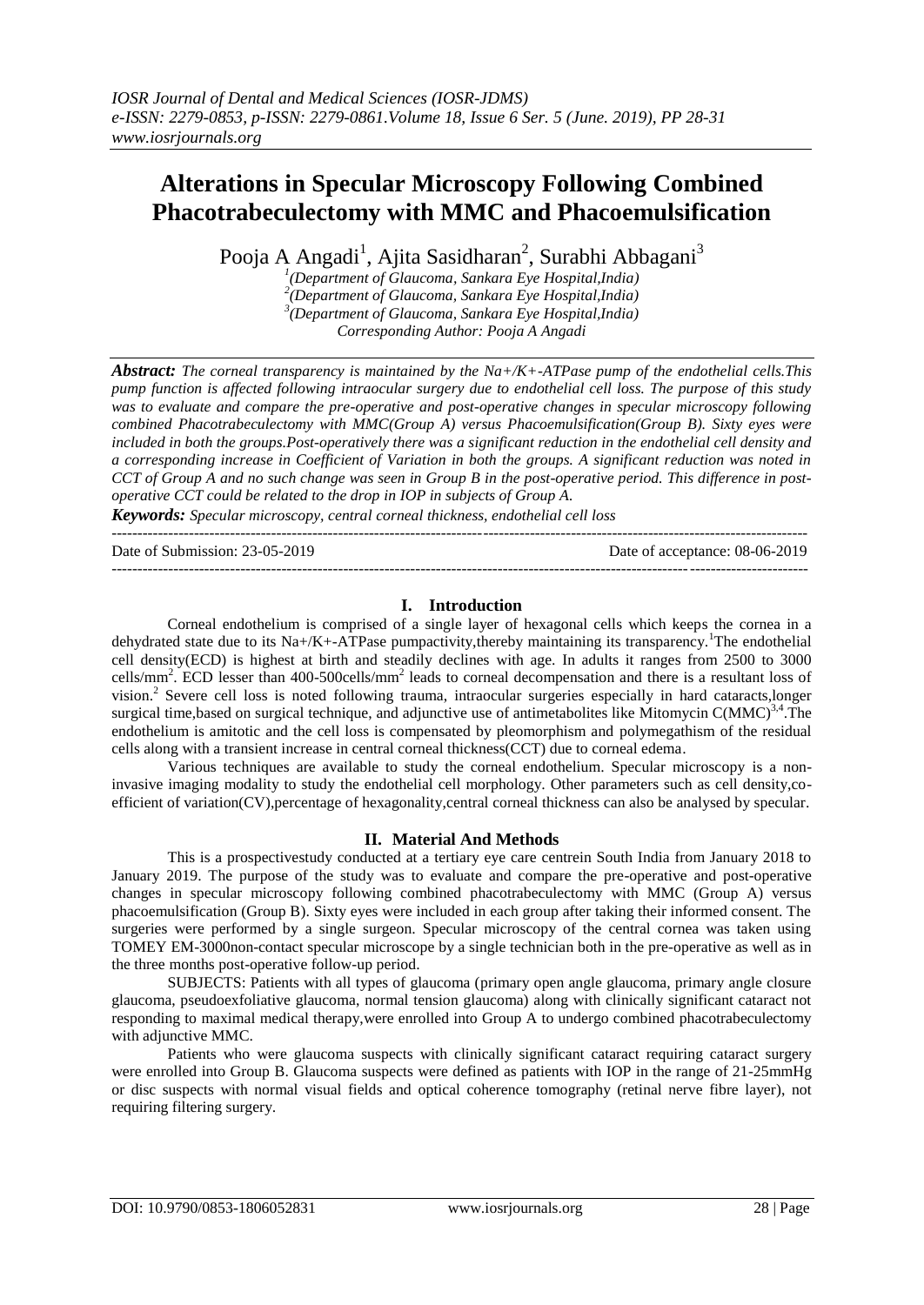#### **Exclusion criteria:**

- 1. Patients with pre-existing corneal diseases
- 2. Patients who had undergone previous intraocular surgery
- 3. Intraoperative complications leading to prolonged surgical time like posterior capsularrent,vitreous loss
- 4. Postoperative shallow anterior chamber

#### **SURGICAL TECHNIQUE:**

All the subjects were operated by a single surgeon. Group A subjects underwent a twin site combined phacoemulsification with trabeculectomy surgery and intraocular lens (IOL) implantation. Intraoperatively MMC 0.02% sponge was applied subconjunctivally over the scleral flap for two minutes and then irrigated with copious amounts of Balanced Salt Solution. Group B subjects underwent temporal clear corneal phacoemulsification along with IOL implantation. Antibiotic with steroid preparation along with NSAID topical eye drops were given for a duration of six weeks in the post-operative period.

**Statistical analysis:**SPSS software for Windows version 17.0.0 (IBM Corp., Amonk, NY) was used for statistical analysis. All values were expressed as Mean±Standard deviation (SD). Data was checked for normality and paired t-test was used for intragroup comparison of pre-operative and post-operative mean values. Independent t-test was applied for comparison between the mean values of Group A and Group B. A p-value of 0.05 or less was considered statistically significant**.**

#### **III. Result**

Sixty eyes of 45 patients were included in Group A (combined phacotrabeculectomy with MMC) of which 24 were males and 21 were females. 60 eyes of 49 patients were included in Group B (Phacoemulsification) of which 27 were males and 22 were females. The mean age for Group A was 67.8±8.01years and Group B was 62.9±7.61 years.

The mean pre-operativeendothelial cell density (2532.48±238.88cells/mm2vs2547.42±226.17cells/mm2) and coefficient of variation( $36.53\pm5.22\%$  vs $36.86\pm5.08\%$ ) of the two groups were comparable. However the mean pre-operative central corneal thickness of Group A was higher than that of Group B (528.06±48.95μmvs504.4±30.83 μm) and this was found to be statistically significant  $(p=0.01)$ .

Patients in both the groups had a significant ECD loss in the post-operative period, although it was much higher in Group A (15.8% vs 11.15%).In both the groups,ECD loss was lesser for patients with Grade two cataract(13.42% in Group A vs 8.89% in Group B) than with Grade three cataract (17.7% for Group Avs 13.6% for GroupB). CV increased by significant amount in both the groups. CCT decreased significantly (p=0.03) following surgery in Group A from 528.06±48.95μm to 518.2±50.85μm. On the other hand CCT remained almost the same  $504.4 \pm 30.83 \mu m$  to  $505.72 \pm 29.64 \mu m$  Group B.

Patients in Group A had a clinically significant drop in intraocular pressure (IOP) following surgery  $(p<0.05)$  from 22.95±6.06mmHg to 14.07±3.52mmHg, whereas nosignificant change (16.55±1.76mmHg to 15.35±1.93mmHg) in IOP was noted in Group B. Both groups had a clinically significant improvement in visual acuity in post-operative period.

|            | Group A                                  |                                          | Group B                                |                                          |
|------------|------------------------------------------|------------------------------------------|----------------------------------------|------------------------------------------|
|            | Pre-operative                            | Post-operative                           | Pre-operative                          | Post-operative                           |
| <b>ECD</b> | $2532.48 + 238.88$ cells/mm <sup>2</sup> | $2133.08 + 443.55$ cells/mm <sup>2</sup> | $2547.42+226.17$ cells/mm <sup>2</sup> | $2263.98 + 398.36$ cells/mm <sup>2</sup> |
| CV         | $36.53 + 5.22\%$                         | $38.81 + 5.65\%$                         | $36.86 + 5.08\%$                       | $38.13 + 3.81\%$                         |
| CCT        | 528.06+48.95um                           | $518.2 \pm 50.85$ um                     | $504.4 \pm 30.83$ um                   | 505.72±29.64um                           |

#### **IV. Discussion**

Endothelial cell damage is an unavoidable consequence of any intraocular surgery,be it phacoemulsification or combined phacotrabeculectomy. Factors like phacoemulsification time,phaco power,surgical time,grade of cataract,size of the incision,fluidics,trauma due to instrumentation or IOL contact,use of adjunctives like MMC can further affect the loss of endothelial cells. In our study the mean preoperative ECD was  $2532.48\pm 238.88$ cells/mm<sup>2</sup> in Group A and was comparable to that of Group  $\overline{B}$ ,2547.42 $\pm$ 226.17cells/mm<sup>2</sup>, both of which fell within normal cell range for adults (2500-3000cells/mm<sup>2</sup>).ECD values following three months of surgery in Group A was found to be $2133.08\pm443.55$ cells/mm<sup>2</sup> and 2263.98±398.36cells/mm<sup>2</sup> in Group B.Thus the endothelial cell loss (ECL) was statistically significant and was15.8% in Group A (p<0.05)vs 11.15% in Group B (p<0.05), which show a correlation with other studies. The higher ECL in Group A could be attributed to the adjunctive use of MMC.Nader Nassiri et al in their study of comparison of corneal endothelial cell changes after1-Site and 2-Site phacotrabeculectomy showed a mean ECD loss of 15.7%  $\pm 2.8\%$ <sup>5</sup>whereas Romeo Altafini et al showed a mean ECD loss of 12.3 $\pm 8.9\%$ .<sup>6</sup>Literature search showed that the range of ECD loss following phacoemulsification fell between 4% and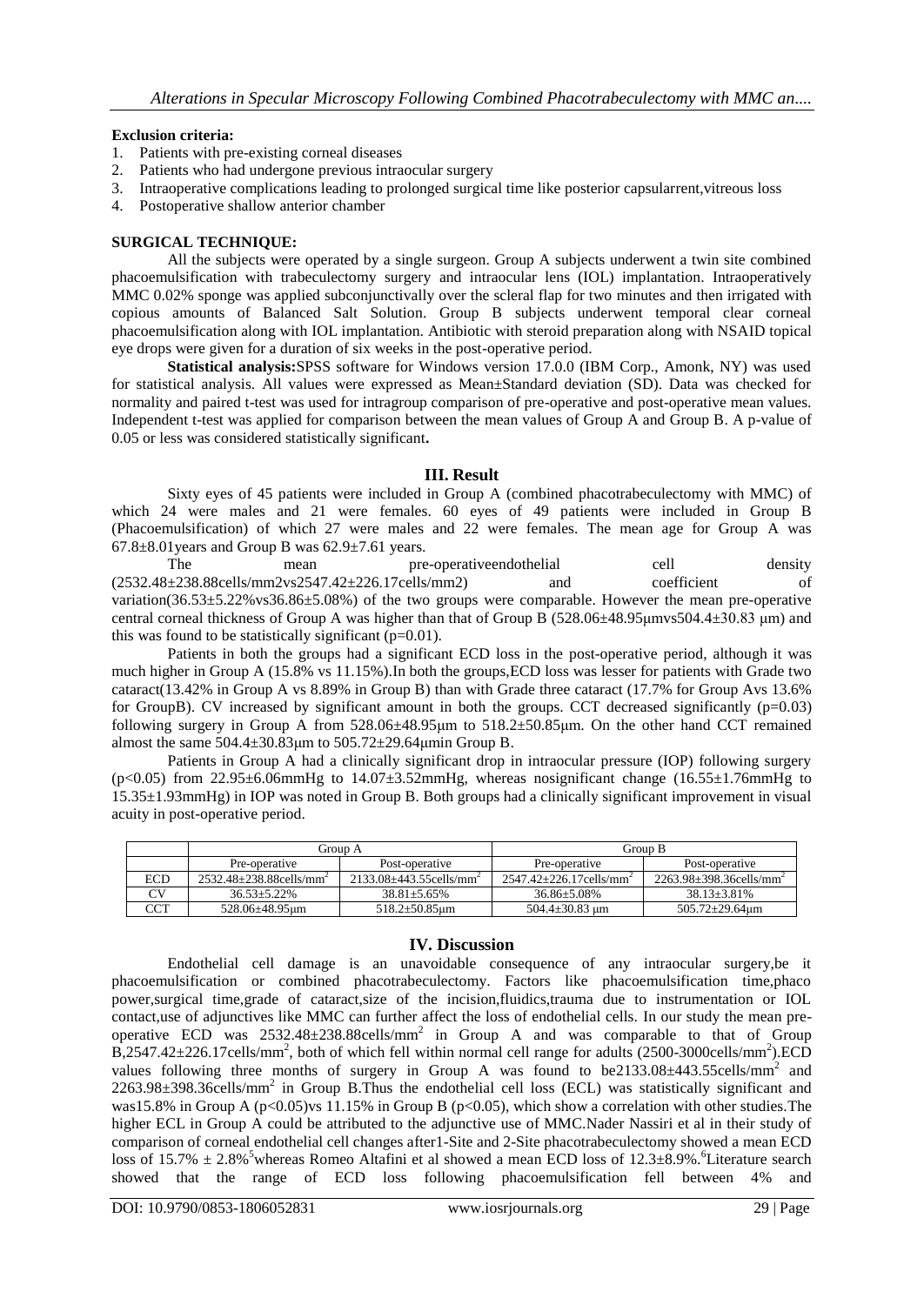17.5%.<sup>7,8</sup>ShahramBamdad et al reported a 11.4% ECD loss following phacoemulsification in their study. <sup>9</sup>In the three months post-operative period Reuschel et al found a  $4.5$ -7.9% loss in ECD.<sup>10</sup>

Due to the lack of regenerative capacity of endothelial cells following ECL,the cornea recovers by cell enlargement and the remaining cells slide across to fill in the spaces which leads to an increase in Coefficient of Variation,<sup>11</sup> as it gives an objective measure of polymegathism.<sup>12</sup>A statistically significant increase in CV was noted in both the groups in our study.GroupA showed an increase in CV from 36.53±5.22% to 38.81±5.65%  $(p=0.0004)$  and CV of Group B also increased from  $36.87 \pm 5.08\%$  to  $38.13 \pm 3.81\%$  (p=0.03). Although CV increased from 33.9 $\pm$ 1.6% to 34.1 $\pm$ 1.2% in a study conducted by Ste´phaneArnavielle et al<sup>12</sup>, and from 27.38  $\pm$ 4.55% to  $28.35 \pm 4.47$ % in a study conducted by Anand et al,<sup>13</sup>neither of them were statistically significant.

Asfiltration surgery was done in Group A, there was a significant drop in IOP( $p<0.05$ ) from 22.95±6.06mmHg to 14.07±3.52mmHg.There was no change in IOP noted in Group B. Clement et al showed a significant drop in IOP in their combined phacotrabeculectomy patients,<sup>14</sup> from 23.8±4.3 mmHg to 14mmHg. Brian Song et al<sup>15</sup> in their one year follow up of phacotrabeculectomy found a significant reduction in IOP from 21.3±7.9mmHg to 12.2±3.9mmHg.Mustafa Kamal Junejo et al also similarly showed a statistically significant drop in IOP from  $25.4 \pm 8.0$  mmHg to  $12.9 \pm 4.0$ mmHg.<sup>16</sup>

Many studies have proved that moderate amounts of surgical trauma induced to the corneal endothelium leading to ECL results in transient increase in CCT due to corneal edema.<sup>17</sup>This increase in CCT is noted mainly in the immediate post-operative period. However the CCT returns to pre-operative values within three months post-operatively. In our study this consensus has been followed in Group B as the CCT values showed no significant changes  $(504.4\pm 30.83 \text{ µm})$  to  $505.72\pm 29.64 \text{ µm}$ . These findings were also noted in Sobottka Venturaet al<sup>17</sup> study who had shown no significant changes in the post-operative CCT(537 $\pm$ 27µm to 539±28μm). Thus proving that when healthy endothelial cells remain in the normal cell count range there is no significant and persistent increase in CCT. Also, higher pre-operative CCT values were noted in Group A  $(528.06\pm48.95\mu m)$  in comparison to Group B  $(504.4\pm30.83\mu m)$  which was found to be statistically significant(p=0.01). This could be possibly explained by a higher pre-operative IOP values in Group A.Postsurgery the CCT values in Group A reduced to  $518.2 \pm 50.85 \mu m$  which could be attributed to the significant IOP reduction. A study conducted by Mustafa Kamal Junejo et al also showed a decrease in CCT (524.25 ± 38.53 μm to  $521.95 \pm 38.25$  μm) although they did not find it to be statistically significant. As the functioning capability of endothelial cells is adequate for minimal to moderate amounts of ECL, the change in the CCT is probably not related to the depletion in the endothelial cell count.This can be seen in our study as there was a higher ECL(15.7%) in Group A, yet there was a decrease in the CCT. Another hypothesis could be that the endothelial pump mechanism becomes more efficient due to reduction in IOP,hence bringing about a reduction in CCT in combined phacotrabeculectomy patients.

#### **V. Conclusion**

As seen in our study the pre-operative ECD of both the groups were comparable and fell within the normal cell count range. A higher ECL was noted in Group A and has been attributed to the adjunctive use of MMC. The higher pre-operative CCT in Group A could be explained by their higher pre-operative IOP values. High IOP hampers the functional capabilities of the endothelial cell pump to maintain the cornea in its dehydrated state which probably explains the thicker corneas in Group A. Similarly in the three months postoperative period the filtering surgery in Group A brought about a significant IOP reduction and a significant CCT reduction. Thus again emphasizing on the probable involvement of IOP levels affecting the functioning of the endothelial pumps. This may not be related to ECL as a higher ECL was noted in Group A. After a drop in IOP, the remaining endothelial cells would have been functioning better than their pre-operative state thus bringing about a drop in CCT.

Drawbacks of the study were that we were unable to analyse the effects of antiglaucoma medications on corneal endothelium in Group A patients. Further studies involving higher patient numbers and longer postoperative follow up period will be needed.

#### **References**

- [1]. Waring III GO, Bourne WM, Edelhauser HF, Kenyon KR. The corneal endothelium: normal and pathologic structure and function. Ophthalmology. 1982 Jun 1;89(6):531-90.
- [2]. Williams KK, Noe RL, Grossniklaus HE, Drews-Botsch C, Edelhauser HF. Correlation of histologic corneal endothelial cell counts with specular microscopic cell density. Archives of Ophthalmology. 1992 Aug 1;110(8):1146-9.
- [3]. Armitage WJ, Dick AD, Bourne WM. Predicting endothelial cell loss and long-term corneal graft survival. Investigative ophthalmology & visual science. 2003 Aug 1;44(8):3326-31.
- [4]. Sihota R, Sharma T, Agarwal HC. Intraoperative mitomycin C and the corneal endothelium. ActaOphthalmologicaScandinavica. 1998 Feb;76(1):80-2.
- [5]. Nassiri N, Nassiri N, Rahnavardi M, Rahmani L. A comparison of corneal endothelial cell changes after 1-site and 2-site phacotrabeculectomy. Cornea. 2008 Sep 1;27(8):889-94.
- [6]. Altafini R, Fea AM, Morselli S, Grignolo FM. Comparison between endhotelial cell loss after express implant and mics, phacomics safe-trabeculectomy and phaco with hydrus implant. Investigative Ophthalmology & Visual Science. 2014 Apr 30;55(13):6127